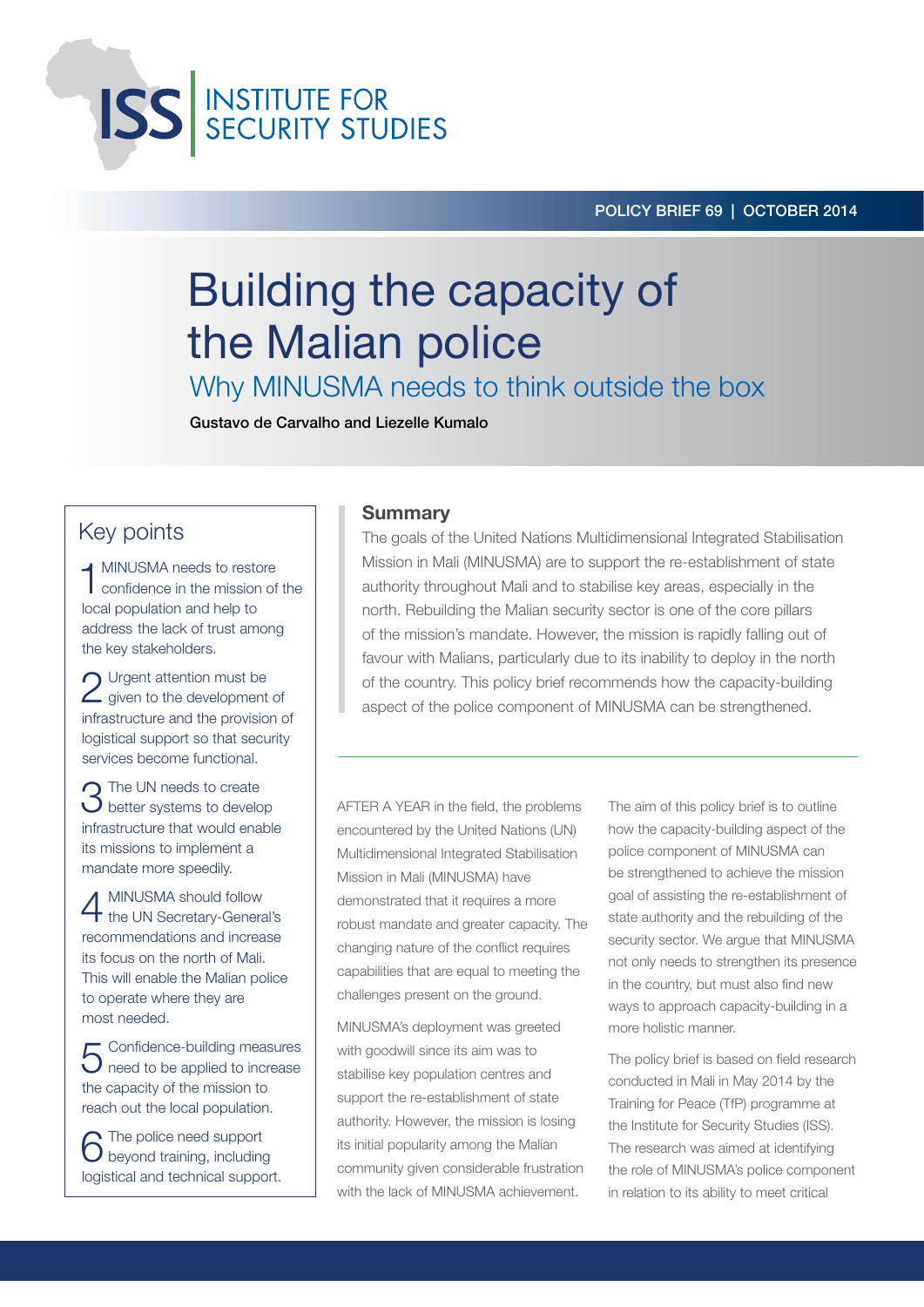

peacebuilding challenges in the country. Peacekeepers and national stakeholders from MINUSMA, the Malian national police and non-governmental organisations (NGOs) were interviewed.

Throughout the research, two key challenges were highlighted as areas of particular concern, namely the inability of MINUSMA to deploy in the north of the country and the public's negative perception of the mission. It became clear that since the conflict is concentrated in the north of the country, the heavy footprint of the mission in Bamako is not only counter-productive, but also has a negative impact on the image of the mission.

## The conflict in Mali

Mali currently faces an important period of consolidation. During this period, it needs to create stability and address some of the root causes of the conflict that escalated so dramatically in 2012. Immediate challenges include the establishment of national unity, obtaining a clearer picture of what the rebels want and managing increased autonomy for the north within a collective political framework.

After rebel government forces overthrew the Malian government in a military coup in March 2012, insurgents capitalised on the power vacuum to take control of the sparsely populated northern region. Three extremist Islamist groups (Al Qaeda in the Islamic Maghreb – AQIM, the Tuareg National Movement for the Liberation of Azawad – the MNLA, and Ansar al-Din) seized control of major towns in the north. The MNLA demanded that Mali's government grant independence to the regions of Gao, Timbuktu and Kidal.

The rebellion itself started in the capital, Bamako. It was led by Tuaregs who considered themselves marginalised and neglected by the state, especially

in times of drought and famine.<sup>1</sup> The situation worsened after the March 2012 military coup led by junior army officers, especially when other Islamists sidelined the MNLA and created a de facto partition of the country. For the first time Islamic themes became part of the rhetoric of a Tuareg-led rebellion.

To complicate the situation further, extremist groups in the north do not share a common agenda because of the tensions between them. As noted by Zyck and Muggah,<sup>2</sup> a more alarming development is that armed groups and army factions in Mali and the Sahel are financed by crime. The region is a hub for the trafficking of drugs, humans, arms and other contraband to Europe. The political chaos in Bamako and the military challenge in the north are interrelated, adding to confusion over who has legal authority and the political power to govern, thereby further hampering efforts to consolidate peace efforts in the north.<sup>3</sup>

In January 2013 the UN reported that the security situation in Mali remained tense and volatile, and that cases of serious human rights violations such as illegal arrests and kidnappings had occurred in northern Mali.4 Elements of the Malian security forces committed human rights violations against Tuareg, Arab and other communities they associated with the rebels. By March 2013 the need to restore the integrity of Mali's territory and ensure the physical security of communities in the north had been identified as a key priority.

It has often been noted that while the rule of law is an important aspect of what needs to be achieved in the Malian peacebuilding context, its establishment is a difficult task.<sup>5</sup> The judicial system in Mali has been weak because it lacks credibility among local communities. The UN Secretary-General's report of June 2013 stated that justice and correctional services were still not functioning in

## after the military coup of



INSURGENTS CAPITALISED ON THE POWER VACUUM AND TOOK CONTROL OF THE NORTH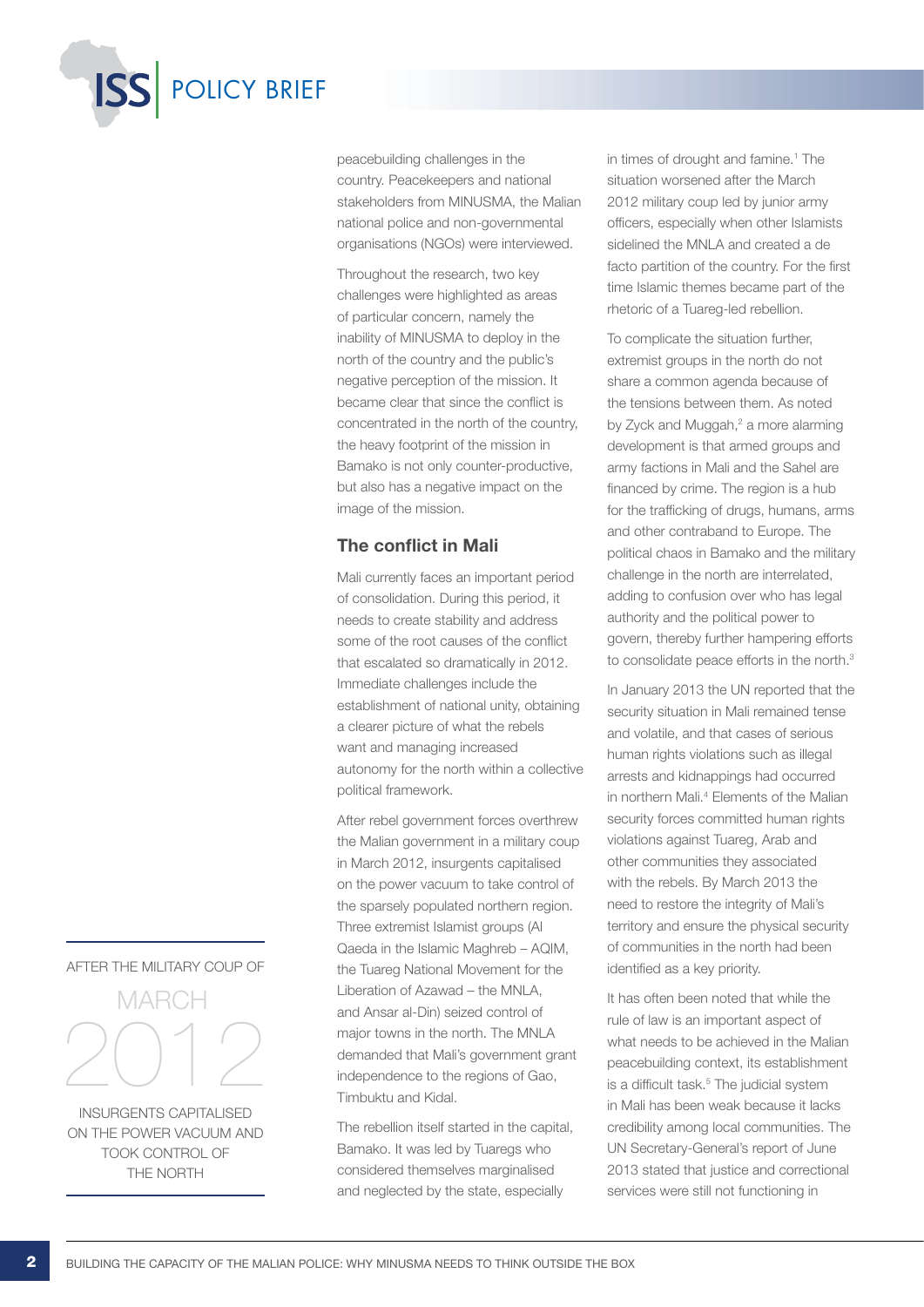the north as insecurity impeded the return of personnel.<sup>6</sup> The extension of state authority in the north was also impaired by logistical challenges such as a shortage of vehicles, communication equipment and premises. This undermined the operational effectiveness of the security institutions.

Adding to an already tense situation, the rule of law was affected by the killing of a police officer and the wounding

at the same attempting to negotiate a peace settlement. Then, in January 2013, Islamist fighters pushed south into the Mopti region, which triggering an immediate response from France. It deployed forces to the northern region and by the end of that month the French and Malian forces had recaptured Gao, Timbuktu and Kidal.8

Even so, the situation in the north remains volatile, with ongoing reports

# Rebuilding the Malian security sector is considered essential and comprises one of the core pillars of the mission's mandate

of a soldier in April 2013 when a joint military-gendarmerie force attempted to end clashes between police officers in Bamako. The violence was attributed to tensions caused by a disagreement between pro-junta and other police officers over perceived unfairness in promotions. Sixteen police officers were arrested and a large quantity of weapons were seized after the incident. Despite the clashes, it was reported that the gendarmerie, the national police and the National Guard had resumed law and order functions in northern Mali.7

Terrorist activity in the country has been supported by criminality that includes kidnapping and hostage taking. Poor policing has allowed criminal networks to settle down and expand with impunity, making government less relevant to Malian society. These criminal networks have even expanded beyond Mali into a region that is not equipped to deal with it. As a result the region is confronted with increased instability, small arms smuggling and Al-Qaeda affiliated terrorist groups.

To curb Islamist attempts to take control of the whole of Mali and impose sharia law, West African governments prepared to intervene military, while

of human rights violations. The UN Refugee Agency (UNHCR)<sup>9</sup> reported that security in and around Kidal is of particular concern as a range of military participants, including Malian and French army units, MINUSMA contingents and MNLA troops are based in the area. MNLA fighters are confined to their barracks but have not been disarmed, and there are problems with the implementation of formal law enforcement mechanisms in the area.

## MINUSMA and its police component

MINUSMA was deployed in 2013 with the authority to take over from the African-led International Support Mission in Mali (AFISMA). Its function is to support the re-establishment of state authority throughout Mali and to stabilise key areas, especially in the north. Rebuilding the Malian security sector is considered essential and comprises one of the core pillars of the mission's mandate.

Tieman Coulibaly, Mali's former Minister for Foreign Affairs and International Cooperation, sees MINUSMA as an important factor in efforts to stop the activities of the MNLA and similar

groups.10 He has appealed for better coordination of the international response to Mali's needs and maintains that there can be no sustainable development without peace and stability.

In the mandate of MINUSMA the need for restoring democratic governance and constitutional order is stressed. The mandate assigns the primary responsibility for resolving the interlinked challenges facing the country and protecting all citizens to the transitional Malian government. However, it also tasks MINUSMA with the responsibility of supporting the authorities to move towards an inclusive dialogue and active engagement with political groups and others who have advocated independence. It states: 'The responsibility ultimately lies with the Malian authorities to take steps towards consolidating stability, enhancing a culture of national reconciliation and foster social cohesion. This process is more political than military and demonstrates that ultimate peace would come from within the country.'11

Security Council Resolution 2100<sup>12</sup> mandated two critical tasks to MINUSMA's police component. Firstly, it is expected to support the capacity of police services in Mali and, secondly, to assist the return of Malian authorities to the north. The latter includes not only the provisioning of security, but also the reestablishment of state authority, support for the implementation of the transitional road map, and help with the application of national and international justice.

With this in mind, the mission is developing several strategies that move beyond the direct implementation of peacebuilding tasks to helping national actors to build capacity so that they have a better opportunity to lead and implement the necessary actions. Currently MINUSMA and the national police are developing a strategic plan for strengthening the capacity of the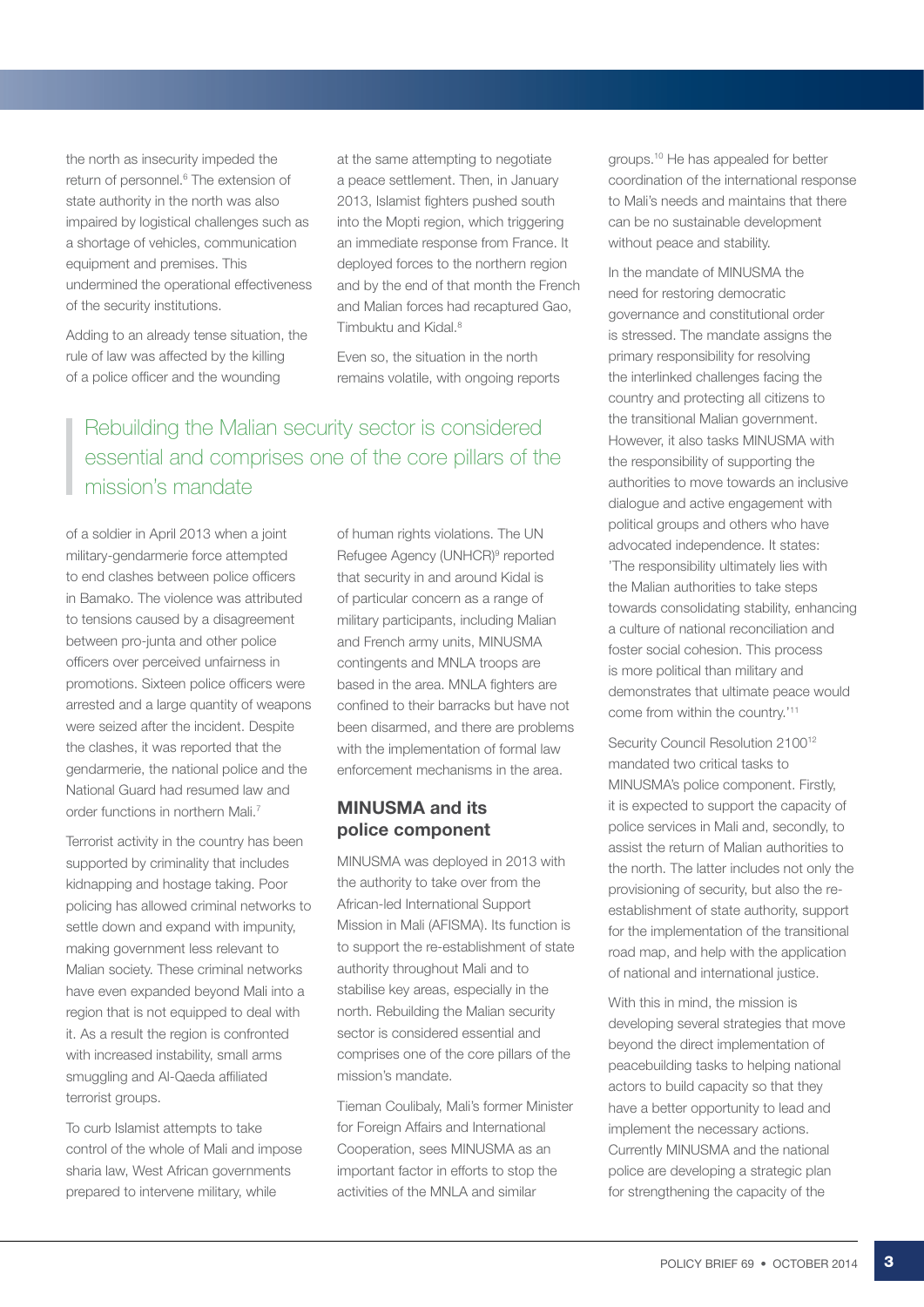

Malian police, specifically by training, and to building new infrastructure where necessary. Through discussion needs and requirements are identified jointly and the particular roles to be played by the each party are determined.

MINUSMA struggles to extend its presence in Malian territory, especially as regards its capacity to deploy approved military, police and civilian personnel. Military deployment attained only 74% of capacity in the first year.13 The police, another critical component of the mission, faces even bigger problems; it reached just 38% of full deployment of authorised individual police officers in May 2014.14 The wide gap between military and police deployment can be explained in particular by MINUSMA's limited capacity and infrastructure for accommodating the mission's full police components. The result is that the mission has great difficulty in providing the necessary capacity-building support to Malian police, particularly in the north of the country.

The mission has faced considerable disapproval from the local population. Bombande and van Tujil note that MINUSMA has been unsuccessful in explaining its mandate to the people.<sup>15</sup> The authors warn that MINUSMA must not be used as a bodyguard service for the Malian government. Even so, they argue that it could become a credible force for establishing negotiations between the stakeholders.

The work of the MINUSMA police in Mali, similar to that in other peacekeeping operations, is conducted by two core components: individual police officers (IPOs) and formed police units (FPUs). IPOs are unarmed (unless they have an executive mandate) and are deployed in advisory reform and capacity-building functions, or can even become members of observer missions. They perform specialised tasks and functions, including investigations.16 FPUs are organised in

units of 140 armed police officers, and each unit can be deployed independently. The units are used to ensure the safety and security of UN personnel and material, and for crowd control.<sup>17</sup>

Whilst there are expectations that MINUSMA will deal with a dynamic and complex environment, the mission's available funding does not enables it to implement its initiatives effectively. Its funding derives from external sources, but this is considered inadequate by some stakeholders.

The following table shows total MINUSMA deployment in Mali, as per the UN Secretary-General's report of June 2014:<sup>18</sup>

#### Table 1: Total police officers deployed as a percentage of approved mandate

|                                  | Total<br>deployed<br>in June<br>2014 | Total<br>approved | Percent-<br>age of<br>total<br>deployed |
|----------------------------------|--------------------------------------|-------------------|-----------------------------------------|
| Individual<br>police<br>officers | 122                                  | 320               | 38%                                     |
| Formed<br>police<br>units        | 857                                  | 1 1 2 0           | 77%                                     |
| Total                            | 979                                  | 1440              | 69%                                     |

#### Source: United Nations

Tables 1 and 2 (on page five) reflect one of the most common criticisms made by interviewees during the fieldwork, namely the mission's inability to deploy fully, particularly in the north. The shortfall in police officers is reflected not only in the mission's lack of operational capacity in the region, but in the challenges it has in reaching certain parts of the country. Interviewees in addition often referred to the fact that the mission is still heavily based in Bamako, especially when it comes to IPOs, which they saw as limiting the capacity of the mission to implement its mandate to a considerable extent.

#### MINUSMA REACHED JUST



of FULL deployment of authorised individual police officers in may 2014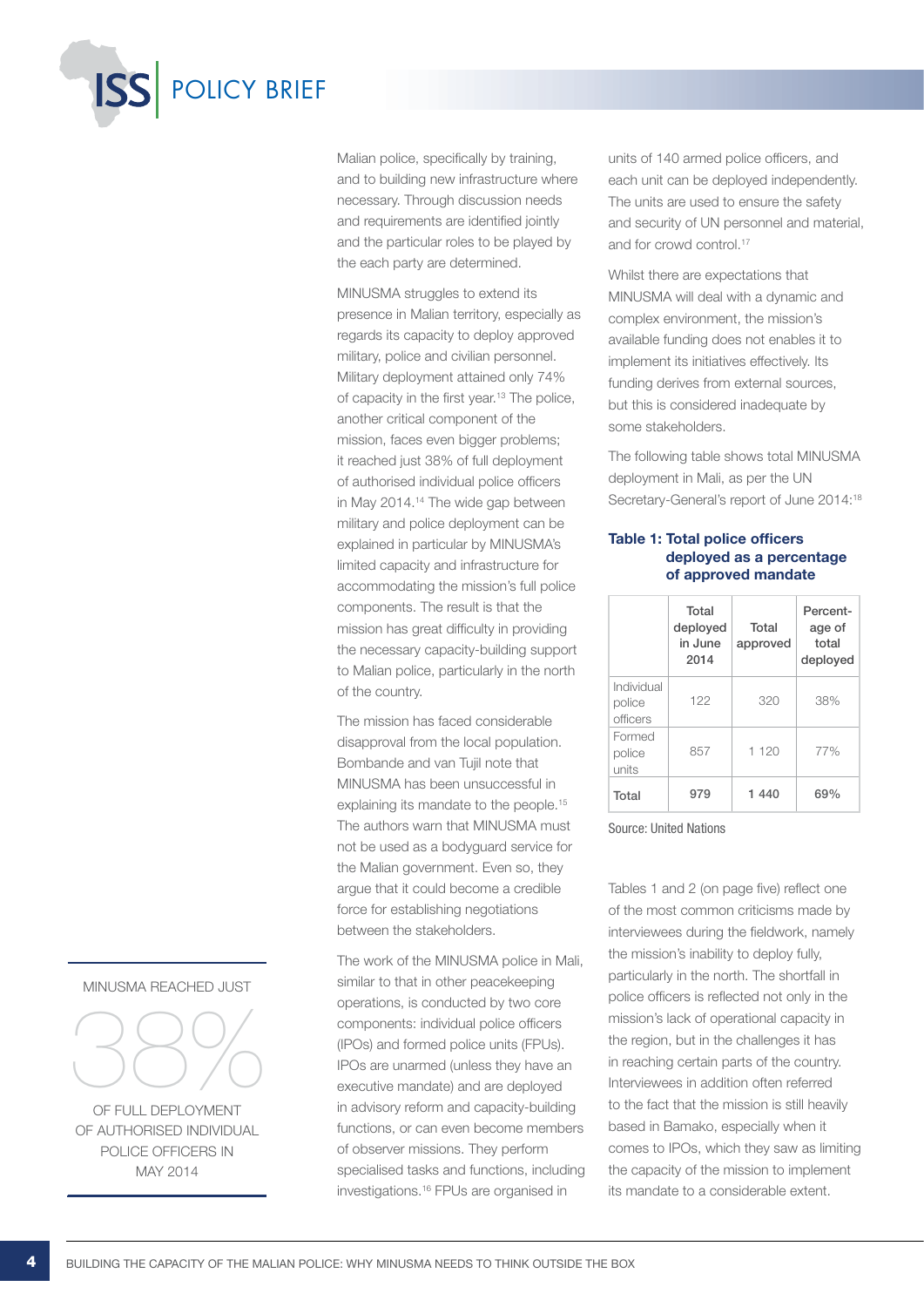#### Table 2: Evolution of police deployed

|                                  | October<br>201319 | January<br>$2014^{20}$ | March<br>$2014^{21}$ | June<br>$2014^{22}$ | Total<br>approved |
|----------------------------------|-------------------|------------------------|----------------------|---------------------|-------------------|
| Formed<br>police units           | 743               | 883                    | 884                  | 857                 | 1 1 2 0           |
| Individual<br>police<br>officers | 56                | 73                     | 73                   | 122                 | 320               |
| Total                            | 799               | 956                    | 957                  | 979                 | 1 440             |

Source: United Nations

In contrast, FPUs were seen as having a better distribution in the northern regions.

## Capacity-building and peacekeeping

Considering the capacity challenges faced by Mali when it comes to the individual skills of police officers and the inability of the state security sector to carry out its duties, MINUSMA, like other contemporary UN peacekeeping operations, is tasked to develop capacity wherever possible. This, as part of an increasing engagement by peacekeepers in broader peacebuilding efforts, enables peacekeepers to provide measures for short-term stability and to lay the foundations for longer-term capacity and institutional building.<sup>23</sup>

In the evolution of peace operations, the introduction of police components have permitted the implementation of specific tasks to support the wider efforts aimed at introducing the rule of law and human rights. Capacity-building or development can be broadly defined as the process through which individuals, organisations and societies obtain, strengthen and maintain the capabilities to set and achieve their own development objectives over time.24 Peace operations are engaged in a wide range of police reform efforts, including the strengthening and reforming of security sector institutions, capacity development and the application of new approaches in

the process of professionalising national policing efforts.25

The UN Policy on Police in Peacekeeping Operations and Special Political Missions states that in the early stages, police peacekeeping has the relatively passive role of monitoring individual host-state police officers. Currently the mission's police components play a more active role in supporting longer-term reform and the restructuring of whole police organisations.26 The police components in UN peacekeeping operations are expected to implement their core functions within the wider context of rule of law and security sector reform, and should in particular focus on the principles of ownership and the sustainability of its activities.<sup>27</sup>

building. The following table shows the types of engagement often provided by UN police peacekeepers in terms of capacity-building:28

| Instruments<br>for capacity-<br>building                                        | Areas in which<br>capacity-building<br>can provide<br>support |
|---------------------------------------------------------------------------------|---------------------------------------------------------------|
| Provision of material<br>support                                                | Policing services                                             |
| Training                                                                        | Enabling services                                             |
| Monitoring, advising<br>and mentoring                                           | Policy formulation on<br>policing                             |
| Development of<br>organisational<br>infrastructure and<br>management<br>systems | Accountability and<br>governance                              |
| Strengthening<br>of governance,<br>accountability and<br>integrity              | Stakeholder<br>engagement                                     |

According to Howard et al., effective capacity-building is located at different levels or 'scale of human action', from the individual through to the many different collective endeavours of sectors and social institutions.<sup>29</sup> When designing or supporting specific initiatives to build capacity it is important to consider at what level the initiative is directed and the linkages with other

# Peace operations are engaged in a wide range of police reform efforts, including the strengthening of security sector institutions

Traditionally capacity-building initiatives have focused on the individual with the priority areas being on the development of skills and knowledge, and the sharing of experiences. Increasingly, actors have identified the need for development at the institutional level, where organisational frameworks become a critical aspect. More importantly, there is a need for identifying more holistic approaches towards capacity-

levels. Capacity-building is based on trust, which it is important to maintain throughout the process.

The authors further highlight that capacity-building works best when its purpose is clear and when it goes beyond simply transferring technical techniques. Practices are pushing the boundaries of third-sector capacitybuilding by calling for a greater focus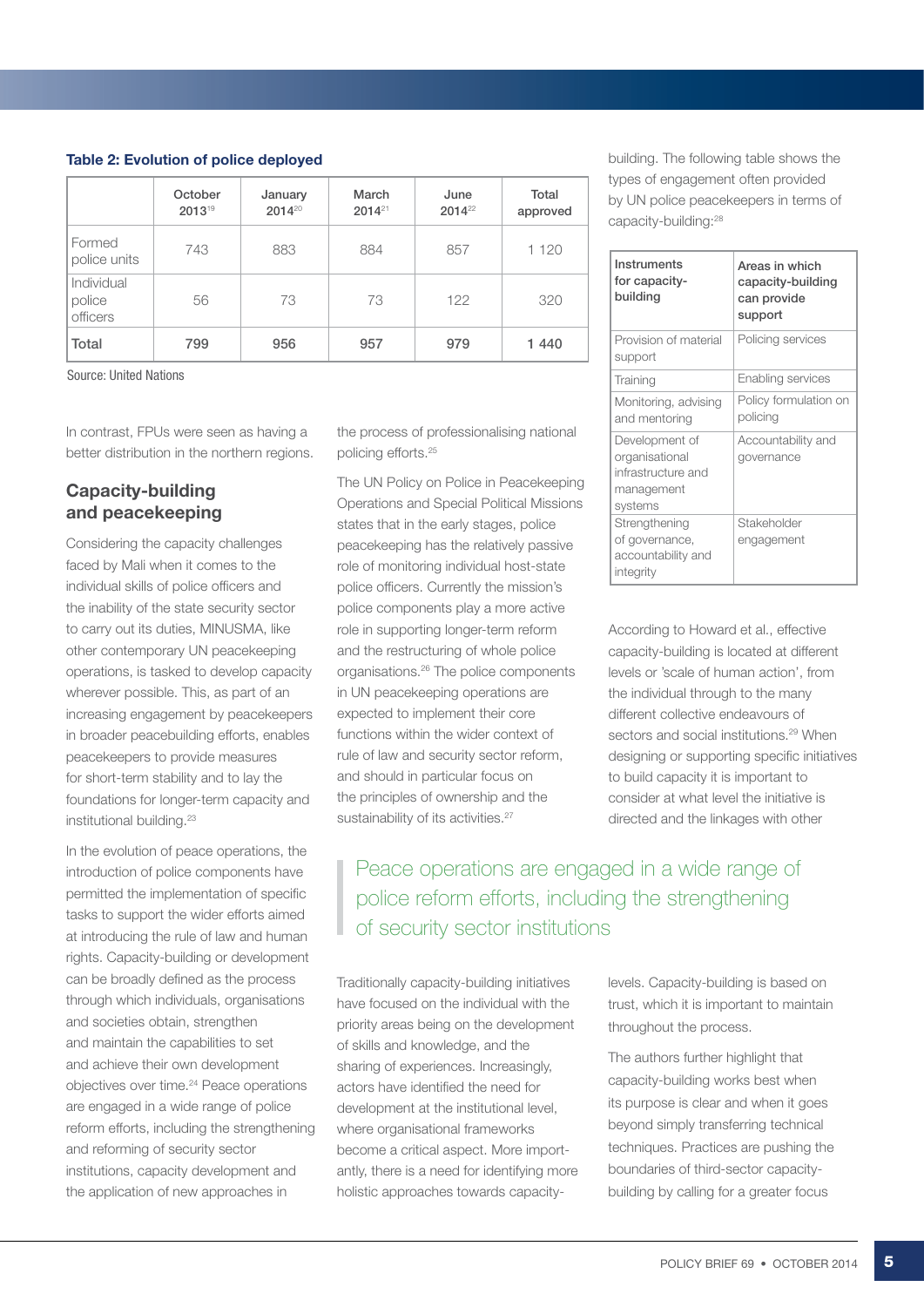

on leadership and adaptive capacities. In addition, capacity-building should start with a theory of change and locally identified needs. When identifying the theory of change, policymakers should consider the kinds of support that are most likely to achieve the change.

A World Bank publication argues that conventional capacity-building approaches and its assumptions often fail to recognise the importance and comparative advantage of wider engagements in social development.<sup>30</sup> The publication states that local capacity needs to be tapped when making use of better monitoring strategies that enable actors to identify needs and requirements to achieve expected results. As such, tapping into and building local capacities takes time and does not fit the simplified systems that are often advocated by policymakers.

## Building the capacity of the Malian police: the challenges

As demonstrated in the previous sections, developing initiatives that build capacity in the context of peacekeeping operations does not go without its problems. MINUSMA's mandate has a strong component for training local police components. This includes training in human rights aspects and in other skills required by a well-functioning police force. However, interviewees also were of the opinion that beyond the training of individuals, it was important for MINUSMA to provide logistical support and on-the-ground assistance to enable the police to function more effectively. As important as the combined effort was to identify individual skills and knowledge gaps, so was coordination with wider mechanisms that would enable the police service to function.

The provision of such wider support is often problematic owing to a lack of programmatic funding of the mission, which limits the reach of the engagement of a peacekeeping force. MINUSMA and the Malian police have engaged in joint planning processes where capacity needs were identified. Often those needs were focused on infrastructure and material resources and MINUSMA identified external donors, for particular projects.

able to support nationally led processes on the security sector and been able to share experiences with local actors. Some projects, externally funded, had assisted MINUSMA to address some of the issues, but these were still limited. Some of the interviewees even suggested that donors would prefer

Beyond the training of individuals, it was important for MINUSMA to provide logistical support and on-the-ground assistance

Persons interviewed often made reference to the need to develop Quick Impact Projects (QIPs). However, their focused and limited nature does not enable them to have a wide impact. It is important to note, though, that QIPs can contribute to building relationships with the local population.

A critical challenge of capacity-building in Mali is related to the mission's absence from areas where it is mostly needed. For instance, while there is an increased dependency on the police in the north, including Kidal, MINUSMA has struggled to fully establish its presence in that region. As a result, the majority of capacity-building initiatives by the mission's police component were still being conducted in Bamako at the time of the fieldwork. Interviewees often mentioned that while FPUs were mostly deployed in the north, IPOs, whose main task is to support capacity-building initiatives, were still not fully deployed. This was mostly as a result of the inability of the UN to provide the conditions that would enable IPOs to live in the area.

Many interviewees drew attention to wider issues beyond the training of individuals. MINUSMA had engaged in different processes with Malian counterparts, including a pluridisciplinary reflection group on security sector reform. As such, MINUSMA had been

giving money to MINUSMA, instead of the Malian government.

The political nature of the conflict is also something that needs to be addressed and provides a critical challenge to MINUSMA, especially within the complex and dynamic environment of Mali. As the mission increases its development support to the local and national police, it increases the potential for mistrust between the local population and the mission. It was made clear by many interviewees that the local population in the north mistrusts the police and gendarmerie as they are perceived to have disappeared from the area when the war started. People in the north also have a deep-seated perception of corrupt practices in the police and judiciary, which contributes to the mistrust of those institutions. As a result, confidence building measures have to be conducted alongside the development of capacity-building initiatives.

## **Conclusion**

Mali presents to the international community an important opportunity to address the need for appropriate capacity-building challenges in peacebuilding. While the country was for many years regarded as an example of democratic processes in Africa, recent developments have shown that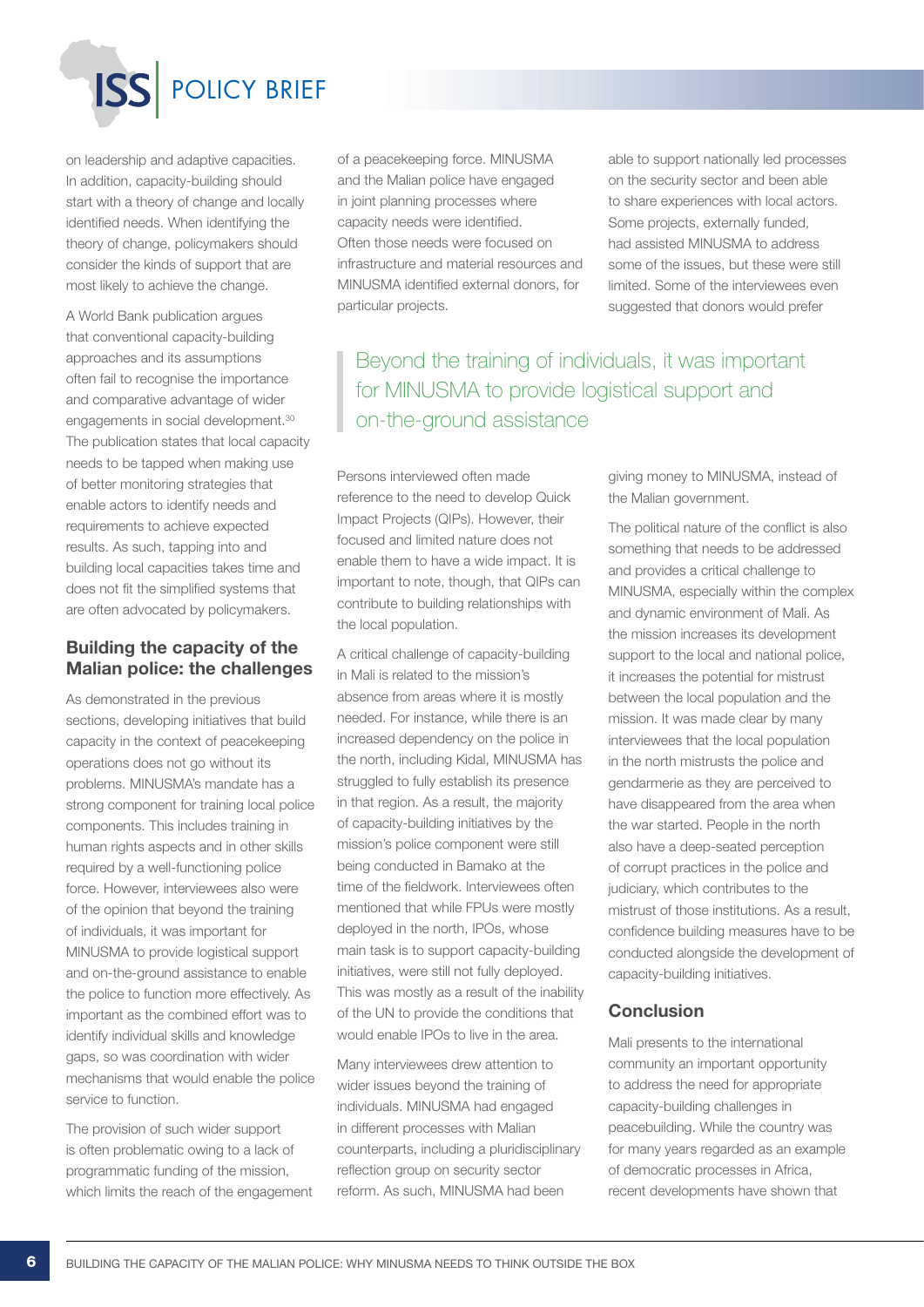underlying conflict issues, if not properly addressed, can have a disastrous affect on particular countries.

There are many challenges in Mali and to address those MINUSMA needs to restore the local population's confidence in the mission and help reinforce the role of the Malian government among the people. The lack of trust that exists among key stakeholders needs to be addressed to reach a peaceful settlement. Urgent attention must be given to the development of local infrastructure and logistical support so that security services become functional in the country.

Although the capacity-building aspect of MINUSMA's mandate is lagging and proving difficult to implement, the training aspect is providing necessary skills to the police force. MINUSMA and the Malian police are busy developing a strategic plan for strengthening capacity-building initiatives and once this is completed all stakeholders will have to support the framework and provide the necessary funds for its implementation.

## **Notes**

- Arieff, Crisis in Mali, January 2013, http://fpc. state.gov/documents/organization/203726. pdf.
- 2 S Zyck and R Muggah, Conflict colliding in Mali in the Sahel, June 2013, www.stability journal.org/downloads/Sahel\_collection\_low\_ res.pdf.
- 3 M Coulibaly and M Bratton, Crisis in Mali: Ambivalent Popular Attitudes in the Way Forward, *International Journal of Security and Development* 2:2, 2013, http://dx.doi.org/ 10.5334/sta.bn.
- 4 MINUSMA, Secretary-General report on the situation in Mali, 2013, www.un.org/en/ga/ search/view\_doc asp?symbol=S/2013/189.
- 5 The Multi-Annual Strategic Plan 2014-2017. www.rijksoverheid.nl/...plannen.../mali-multiannual-strategic-plan-2014.
- 6 MINUSMA, Secretary–General report on the situation in Mali, 2013, www.un.org/en/ga/ search/view\_doc.asp?symbol=S/2013/ 338.
- 7 Ibid.
- 8 A Thurston, Towards an Islamic Republic of Mali? *The Fletcher Forum of World Affairs,*

31:2, 2013, www.fletcherforum.org/wp -content/uploads/2013/05/Thurston-37-2.pdf.

- 9 UNHCR, Position on returns to Mali, 2014, https://docs.google.com/viewer?url=http%3A %2F%2Freliefweb.int%2Fsites%2Freliefweb.int %2Ffiles%2Fresources%2FMali%2520UNHCR positiononreturns%2520Jan2014.pdf.
- 10 Tieman Hubert Coulibaly, 2013, www.un.org/ News/Press/docs/2013/sc10987.doc.htm.
- 11 MINUSMA, MINUSMA mandate, 2013, www. un.org/en/peacekeeping/missions/minusma/ mandate.shtml.
- 12 UN Security Council Resolution 2100, S/RES/ 2100, www.un.org/en/peacekeeping/missions/ minusma/documents/mali%20\_2100 \_E\_.pdf.
- 13 UN Security Council Report, 2013, S/2014/ 403, www.securitycouncilreport.org/atf/cf/% 7B65BFCF9B-6D27-4E9C-8CD3-CF6E4FF 96FF9%7D/s\_2014\_403.pdf.
- 14 UN Security Council Report, 2013, S/2014/ 403, www.securitycouncilreport.org/atf/cf/% 7B65BFCF9B-6D27-4E9C-8CD3-CF6E4FF 96FF9%7D/s\_2014\_403.pdf.
- 15 E Bombande and P can Tujil, Can MINUSMA's mandate include the people of Mali?, 2014, http://theglobalobservatory.org/component/ myblog/can-minusmaa-s-mandate-includethe-people-of-mali-/blogger/Emmanuel%20 Bombande%20and%20Peter%20van%20 Tuijl/.
- 16 G de Carvalho, The evolving role of international policing in peacebuilding processes, 2013, *Conflict Trends*, www.docs. google.com/viewer?url=http%3A%2F%2F www.accord.org.za%2Fimages%2Fdownload s%2Fct%2FACCORD-ConflictTrends-2014-2. pdf.
- 17 Available at www.un.org/en/peace keeping/ sites/police/units.shtml, accessed on 25 April 2014.
- 18 United Nations Security Council (2014), Report of the Secretary-General on the situation in Mali. 09 June 2014, S/2014/403.
- 19 MINUSMA, Secretary-General Report on the Situation in Mali, 2013, www.un.org/en/ga/ search/view\_doc.asp?symbol=S/2013/582.
- 20 MINUSMA, Secretary-General Report on the Situation in Mali, 2014, www.un.org/ga/ search/view\_doc.asp?symbol=S/2014/1.
- 21 MINUSMA, Secretary-General Report on the Situation in Mali, 2014, www.un.org/ga/ search/view\_doc.asp?symbol=S/2014/229.
- 22 MINUSMA, Secretary-General Report on the Situation in Mali, 2014, www.un.org/ga/ search/view\_doc.asp?symbol=S/2014/403.
- 23 United Nations General Assembly, Report of the Secretary-General: Implementation of the Special Committee on Peacekeeping Operations, A/650/680, 4 January 2011.
- 24 United Nations Development Programme. Capacity Development: Practice Note, www.

unpcdc.org/media/8651/pn\_capacity\_ development.pdf.

- 25 G de Carvalho, The evolving role of international policing in peacebuilding processes, 2013, *Conflict Trends*, www.docs. google.com/viewer?url=http%3A%2F%2F www.accord.org.za%2Fimages%2Fdownload s%2Fct%2FACCORD-ConflictTrends-2014-2. pdf.
- 26 United Nations Policy: United Nations Police in Peacekeeping Operations and Special Political Missions. Ref. 2014.01. p. 3.
- 27 United Nations Policy: United Nations Police in Peacekeeping Operations and Special Political Missions. Ref. 2014.01 pp. 8-10.
- 28 M Caparini, Capacity-building and Development of Host State Police: The role of international police, 2014 Background Paper: Challenges Forum Research Seminar 18.
- 29 J Howard, L Grimshaw, B Lipson, M Taylor and M Wilson, Alternative approach to capacity building-emerging practices abroad, 2009, www.wikipreneurship.eu/images/5/56/ Alternative\_approaches\_to\_capacity\_building \_-\_emerging\_practices\_abroad.pdf.
- 30 World Bank, Capacity Enhancement for Social Development: Building local context and process, https://docs.google.com/viewer?url =http%3A%2F%2Fsiteresources.world bank. org%2FWBI%2FResources%2FCapacity EnhancementforSocialDevelopment- FINAL. pdf.